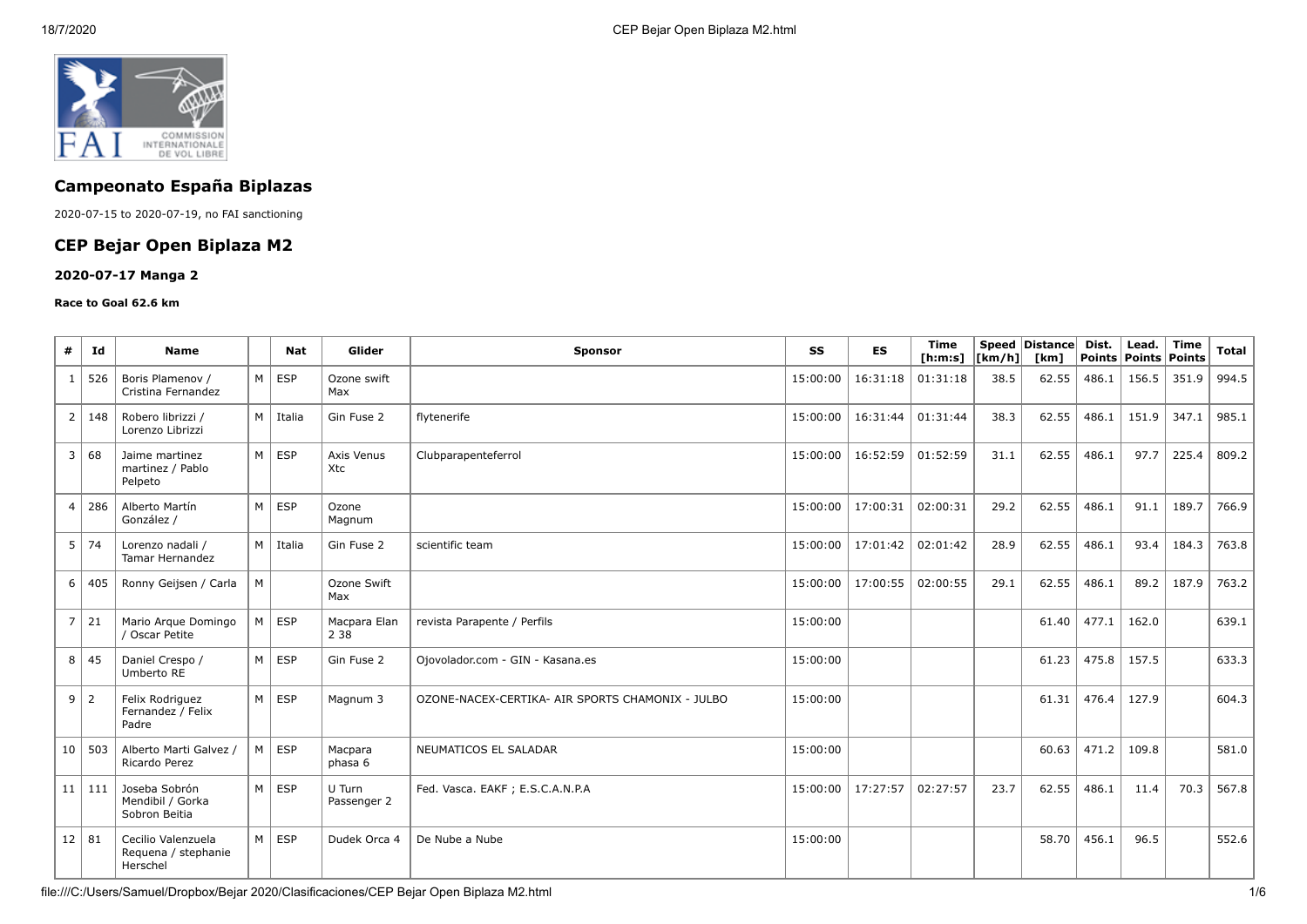| #               | Id    | <b>Name</b>                                         |                | <b>Nat</b>             | Glider                         | <b>Sponsor</b>                                                                                                                                         | SS       | ES | Time<br>[h:m:s] $ [km/h] $ | Speed Distance Dist.<br>[km] |       | Points   Points   Points | Lead. $ $ Time | <b>Total</b> |
|-----------------|-------|-----------------------------------------------------|----------------|------------------------|--------------------------------|--------------------------------------------------------------------------------------------------------------------------------------------------------|----------|----|----------------------------|------------------------------|-------|--------------------------|----------------|--------------|
| 13              | 60    | Jean Marc Malhonda /<br>Dirk de Trock               |                | M   Francia            | Ozone<br>Magnum 3              | flytenerife                                                                                                                                            | 15:00:00 |    |                            | 44.96                        | 349.4 | 8.4                      |                | 357.8        |
| 14 <sup>1</sup> | 410   | Nando Silla Martínez /<br>yan Chen                  | $M \mid$       | ESP                    | Sol Kangaroo                   | fdacv.com, appifly.org                                                                                                                                 | 15:00:00 |    |                            | 40.60                        | 315.5 |                          |                | 315.5        |
|                 | 15 96 | Marcos Galán Piñeiro /<br>Xaime Fonte Vazquez       | M              | <b>ESP</b>             | Gin Fuse 2                     | www.clubparapenteferrol.com                                                                                                                            | 15:00:00 |    |                            | 32.28                        | 250.8 |                          |                | 250.8        |
| 16              | 225   | Xulio Villarino Aguiar /<br>Ricardo Hermida         | мI             | ESP                    | Swing Twing                    | www.clubparapenteferrol.com                                                                                                                            | 15:00:00 |    |                            | 30.83                        | 239.5 |                          |                | 239.5        |
| 17 <sup>1</sup> | 502   | Fernando Tejero<br>Bardera / Julio Perez            | M              | ESP                    | Biplaz                         | sientetelibre.com / Draconexion .com                                                                                                                   | 15:00:00 |    |                            | 16.49                        | 128.1 |                          |                | 128.1        |
| 17 <sup>1</sup> | 80    | Pablo Menchero<br>García-Olías / Dario<br>Lumbreras | - M            | ESP                    | Dudek                          | MEGAMEC                                                                                                                                                | 15:00:00 |    |                            | 16.49                        | 128.1 |                          |                | 128.1        |
| 19              | 528   | Philip Bloemen / Maria<br>del Rocio Canovas         | м              | Países<br><b>Bajos</b> | Niviuk Biplaza<br>Takoo 2 / 42 |                                                                                                                                                        | 15:00:00 |    |                            | 4.30                         | 33.4  |                          |                | 33.4         |
| 20              | 294   | Miguel González<br>Cuesta / Vanessa Feal            | M <sub>1</sub> | ESP                    | Advance<br>Bibeta 6            | Club Parapente Ferrol, Nadela, Husqvarna Ferrol, Bueceo Galicia,<br>Garcia Rielo, Felpeto Fisioterapia, Hotel Semáforo de Bares, Axis<br>Paraglaiderss | 15:00:00 |    |                            | 4.00                         | 31.1  |                          |                | 31.1         |
| 20 <sub>1</sub> |       | 214   Dario Dandeu / Diego<br>Gerrero               | м              | ESP                    | Ozone<br>magnum 2              |                                                                                                                                                        |          |    |                            | 4.00                         | 31.1  |                          |                | 31.1         |

## **Task definition**

| No   | Leg Dist.        | Id     | Radius             | Open  | Close | <b>Coordinates</b>          | <b>Altitude</b> |
|------|------------------|--------|--------------------|-------|-------|-----------------------------|-----------------|
| 1    | $0.0 \text{ km}$ | C01198 | 400 m              | 13:30 | 15:30 | Lat: 40.35349 Lon: -5.6908  | 1984 m          |
| 2 SS | $3.0 \text{ km}$ | C01198 | $3000 \; \text{m}$ | 15:00 | 19:15 | Lat: 40.35349 Lon: -5.6908  | 1984 m          |
| 3    | 44.3 km          | P18055 | $3000 \; \text{m}$ | 15:00 | 19:15 | Lat: 40.06199 Lon: -6.08012 | 550 m           |
| 4 ES | 61.6 km          | P07027 | $3000 \; \text{m}$ | 15:00 | 19:15 | Lat: 39.92601 Lon: -5.88577 | 263 m           |
| 5    | 62.6 km          | P07027 | $2000 \; \text{m}$ | 15:00 | 19:15 | Lat: 39.92601 Lon: -5.88577 | 263 m           |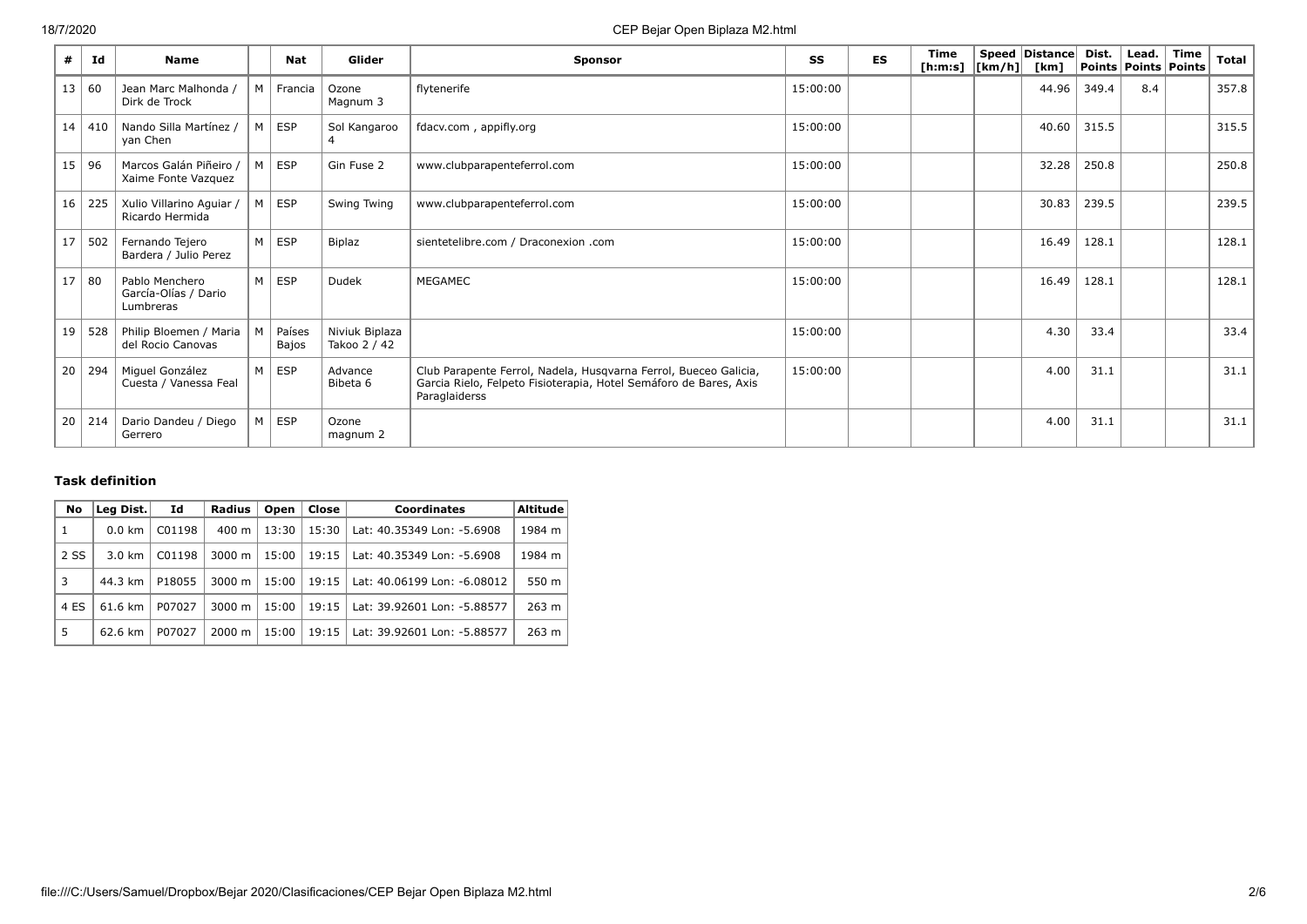**Pilots not yet processed (NYP)**

**Id Name**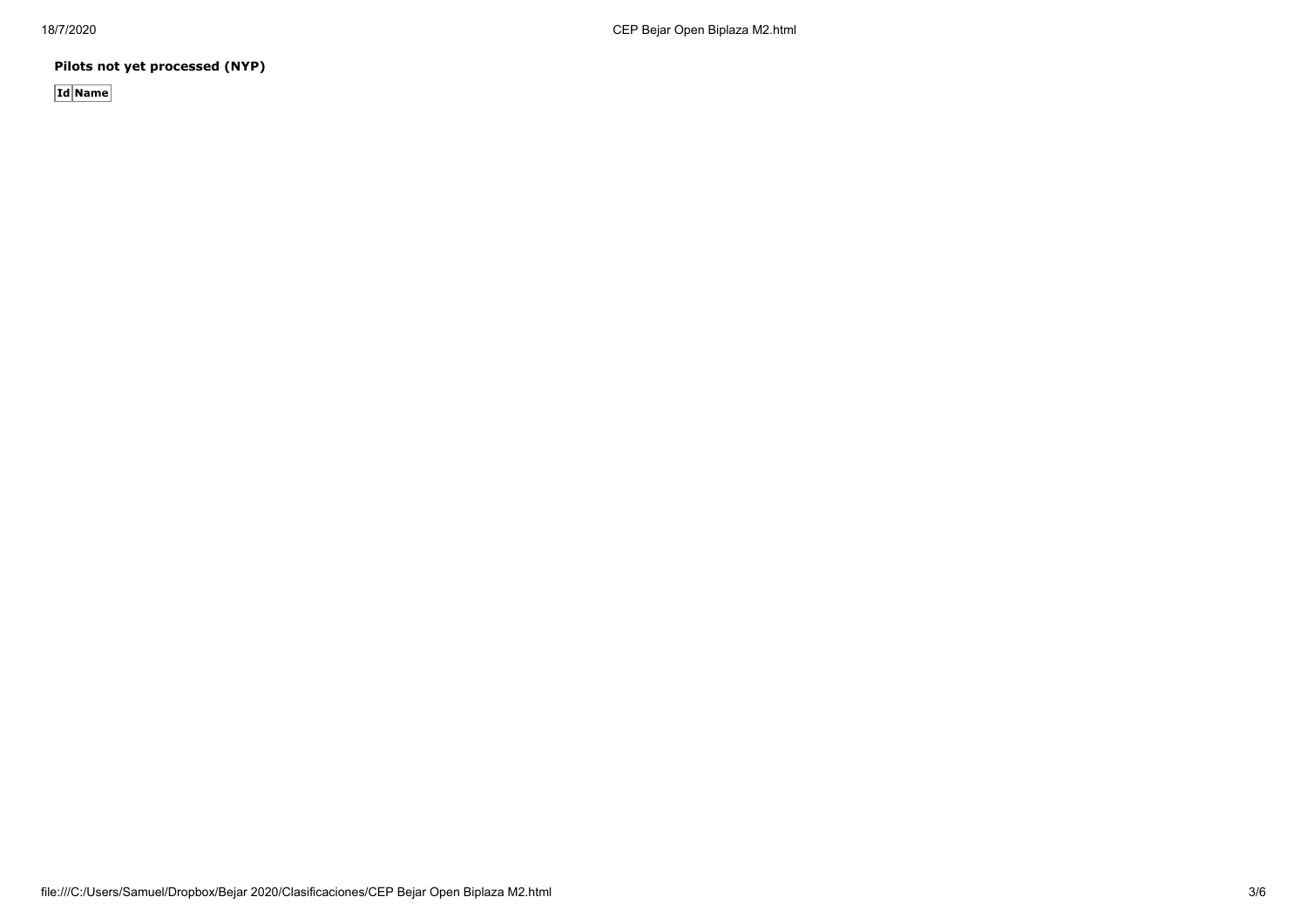### **Task statistics**

| param                           | value                     |
|---------------------------------|---------------------------|
| ss_distance                     | 58.555                    |
| task_distance                   | 62.554                    |
| launch_to_ess_distance          | 61.555                    |
| no_of_pilots_present            | 21                        |
| no_of_pilots_flying             | 21                        |
| no_of_pilots_lo                 | 14                        |
| no_of_pilots_reaching_nom_dist  | 14                        |
| no_of_pilots_reaching_es        | 7                         |
| no of pilots reaching goal      | 7                         |
| sum_flown_distance              | 930.442                   |
| best_dist                       | 62.554                    |
| best_time                       | 1.5217                    |
| worst_time                      | 2.4658                    |
| qnh_setting                     | 1013.25                   |
| no_of_pilots_in_competition     | 21                        |
| no_of_pilots_landed_before_stop | 0                         |
| sum_dist_over_min               | 851.096                   |
| sum_real_dist_over_min          | 851.096                   |
| sum_flown_distances             | 930.442                   |
| best_real_dist                  | 62.554                    |
| last_start_time                 | 2020-07-17T15:00:00+02:00 |
| first_start_time                | 2020-07-17T15:00:00+02:00 |
| first_finish_time               | 2020-07-17T16:31:18+02:00 |
| max_time_to_get_time_points     | 2.7552                    |
| goalratio                       | 0.3333                    |
| arrival_weight                  | 0                         |
| departure_weight                | 0                         |
| leading_weight                  | 0.162                     |
| time_weight                     | 0.3519                    |
| distance_weight                 | 0.4861                    |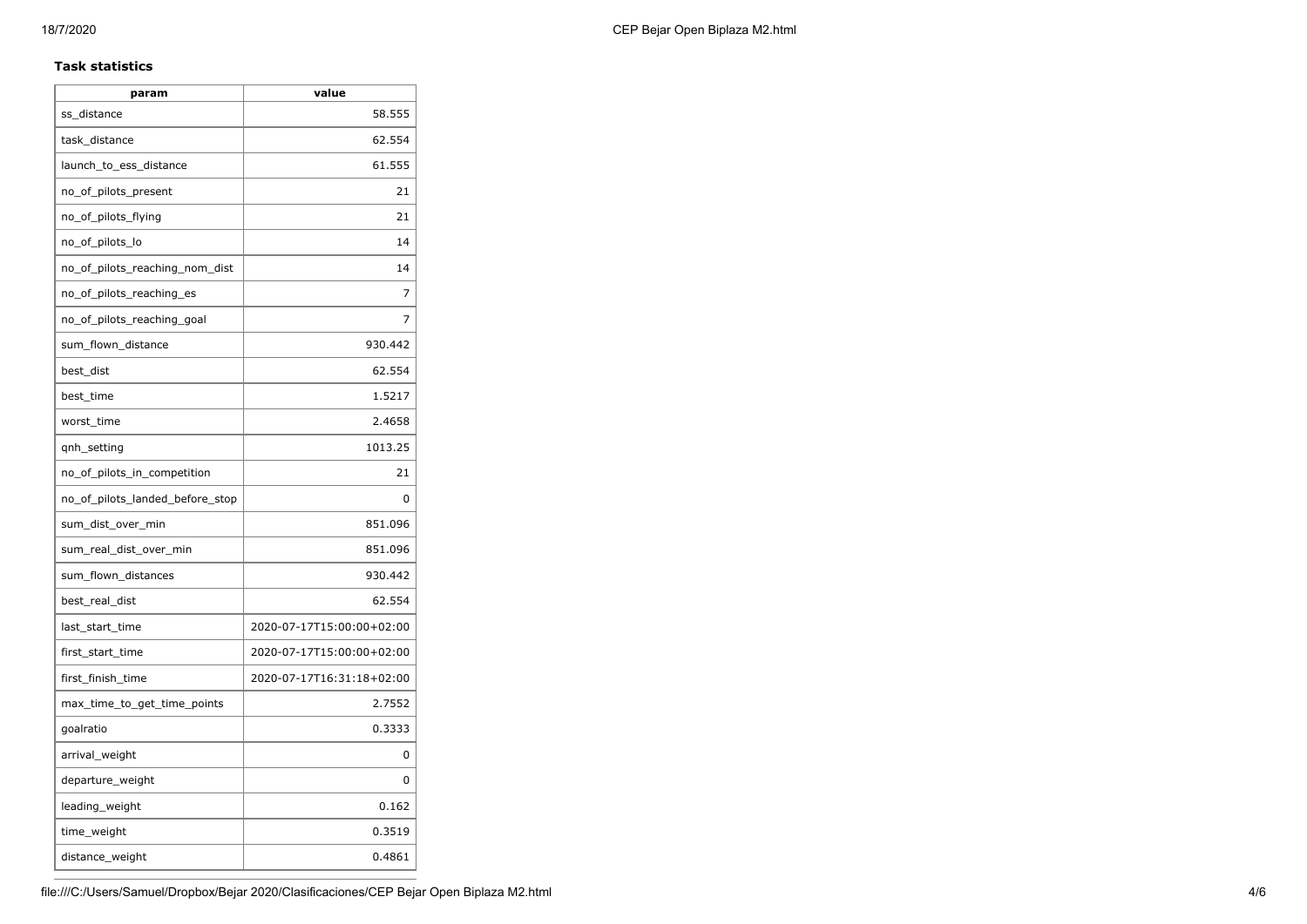| param                        | value        |
|------------------------------|--------------|
| smallest_leading_coefficient | 1.0605       |
| available_points_distance    | 486.0741     |
| available_points_time        | 351.9259     |
| available_points_departure   | 0            |
| available_points_leading     | 162          |
| available_points_arrival     | 0            |
| time_validity                | 1            |
| launch_validity              | 1            |
| distance_validity            | $\mathbf{1}$ |
| stop_validity                | 1            |
| day_quality                  | 1            |
| ftv_day_validity             | 0.9945       |
| time_points_stop_correction  | O            |

## **Scoring formula settings**

| param                               | value          |
|-------------------------------------|----------------|
| id                                  | GAP2020        |
| min dist                            | 4              |
| nom dist                            | 40             |
| nom_time                            | 1              |
| nom launch                          | 0.96           |
| nom_goal                            | 0.15           |
| day_quality_override                | 0              |
| bonus_gr                            | $\overline{4}$ |
| jump_the_gun_factor                 | 0              |
| jump_the_gun_max                    | 0              |
| normalize_1000_before_day_quality   | 0              |
| time points if not in goal          | 0              |
| use_1000_points_for_max_day_quality | 0              |
| use_arrival_position_points         | 0              |
| use_arrival_time_points             | 0              |
| use_departure_points                | 0              |